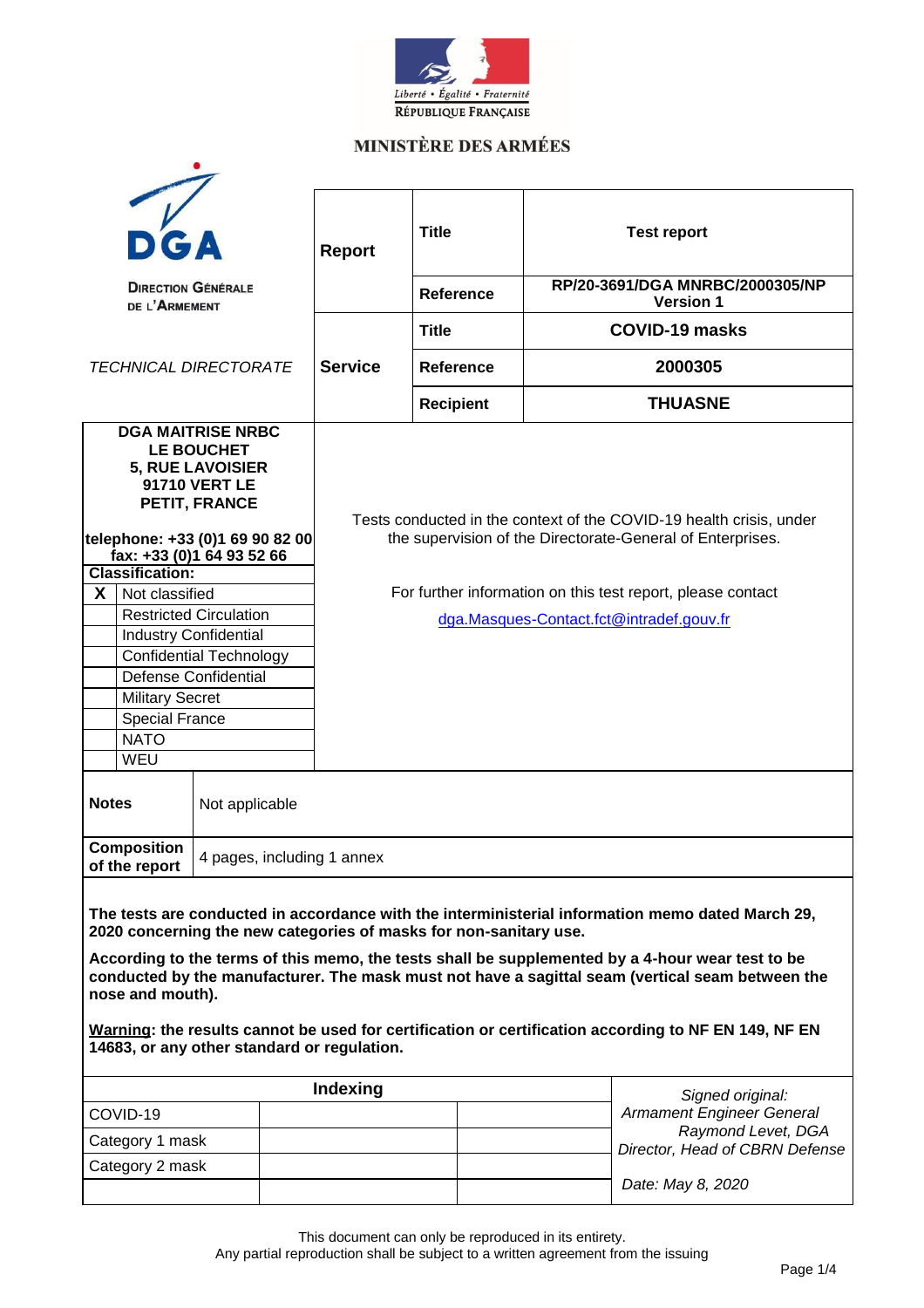## 1. SAMPLES PROVIDED

| <b>Supplier</b>                   | <b>THUASNE</b>     |  |  |
|-----------------------------------|--------------------|--|--|
| Date of receipt of<br>samples     | 5/4/2020           |  |  |
| <b>Observations on</b><br>receipt | Not applicable     |  |  |
| <b>IFTH reference</b>             | 2020-04-27-129 045 |  |  |
| <b>Internal reference</b>         | MED-1662           |  |  |

| <b>Supplier reference</b>                  | OC 2004-SERIE1-45 LAVAGES        |
|--------------------------------------------|----------------------------------|
| <b>Product reference</b>                   |                                  |
| <b>Description of samples</b><br>delivered | PES/PE fabric<br>washed 45 times |

# 2. TESTS CONDUCTED

The tests were conducted according to the principles set out in the annex and in accordance with the test protocol described in the DGA document dated March 25, 2020.

### 3. RESULTS

|                                               | <b>Use</b>                    | <b>Protection for the mask</b><br>wearer (1)<br>(asymmetrical material) | <b>Retention of projections (2)</b> |
|-----------------------------------------------|-------------------------------|-------------------------------------------------------------------------|-------------------------------------|
|                                               | <b>Characteristics</b>        | Measurement                                                             | Measurement                         |
| Air<br>permeability<br>$(in L.m^{-2}.s^{-1})$ | at 100 Pa<br>vacuum           | Not measured                                                            | 105                                 |
| Aerosol                                       | 3 µm particles                | 99                                                                      | 99                                  |
| protection<br>efficiency<br>$(\% )$           | 1 µm particles                | 99                                                                      | 99                                  |
|                                               | $0.2 \mu m$ fine<br>particles | Not measured                                                            | Not measured                        |

(1) Use for protection of the wearer: flow measured from outside to inside, on inhalation

(2) Use for retention of projections: flow measured from inside to outside, on exhalation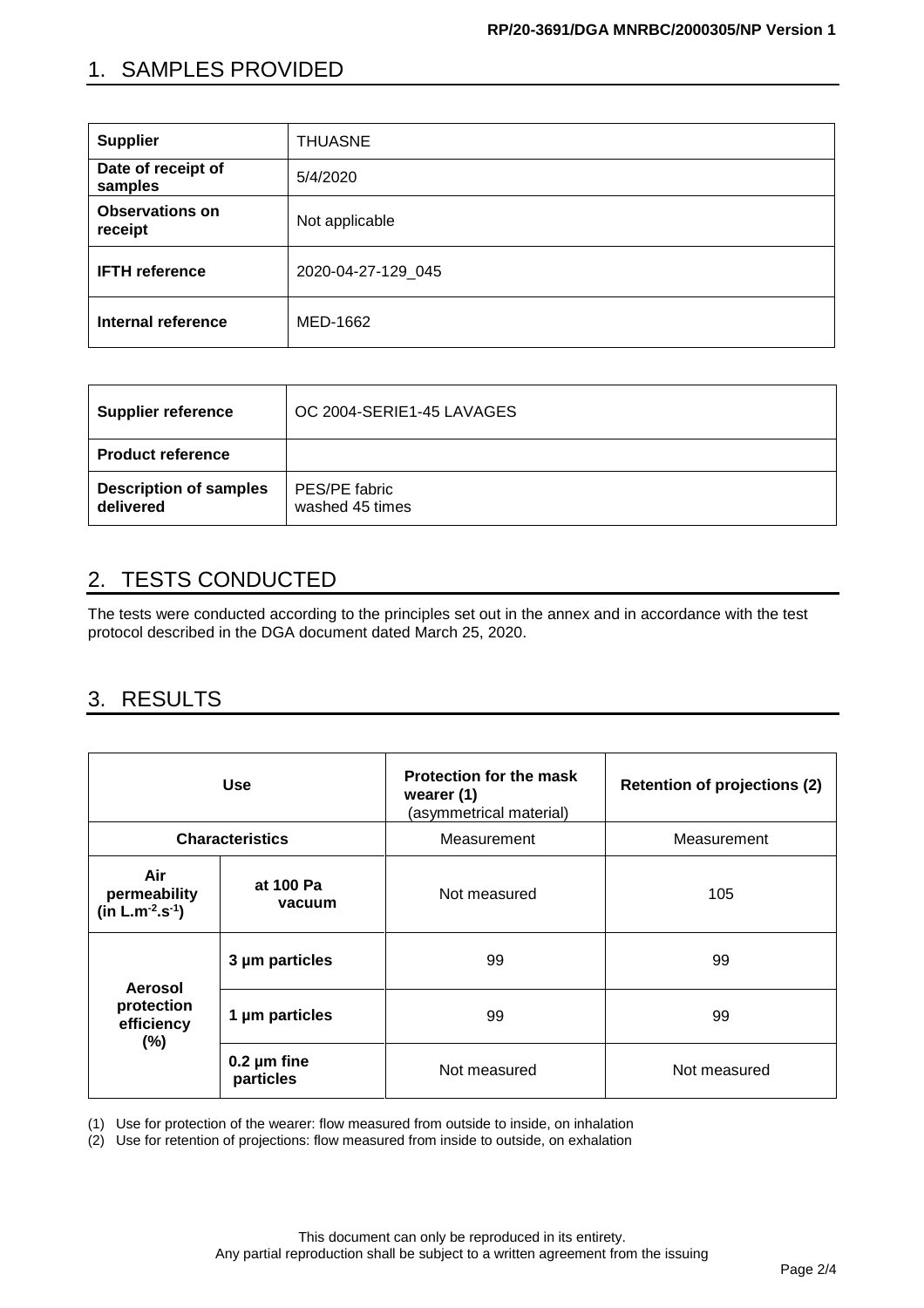In accordance with the interministerial information memo dated March 29, 2020 concerning the new categories of masks for non-sanitary use, and after 45 washes, THUASNE's mask material has air permeability and aerosol protection efficiency performance of 3 µm compatible with the use of a category 1 mask (individual mask for use by professionals in contact with the general public).

Please note that the DGA is not responsible for approving the mask design.

In accordance with the memo dated March 29, and to prevent leaks at the sides of the mask, the manufacturer must check that it can be adjusted on the face while covering the nose and chin, and that it does not have a sagittal seam (vertical seam between the nose and mouth). Please note that the breathability measurement must be supplemented by a 4-hour wear test conducted by the manufacturer.